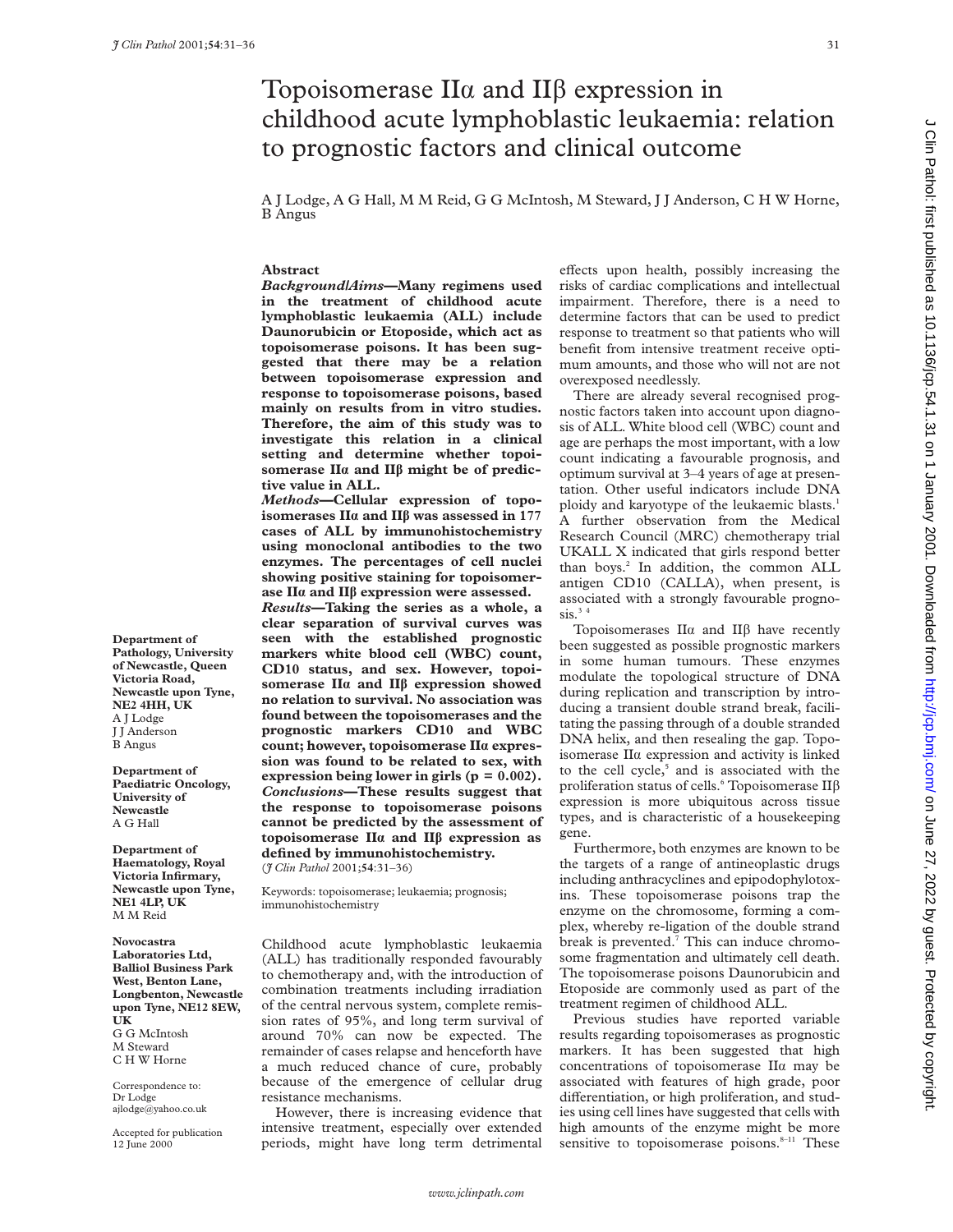results implied that it might be possible to predict response to treatment with topoisomerase poisons based on enzyme expression. Some previous studies involving leukaemia have found no relation between topoisomerase expression and sensitivity to topoisomerase poisons.12 13 However, no large in vivo studies of topoisomerase related chemosensitivity in ALL have been published to our knowledge.

We aimed to investigate the relation between topoisomerase expression in ALL and response to treatment with topoisomerase poisons in a clinical setting. We have therefore investigated topoisomerase  $II\alpha$  and  $II\beta$  expression by immunohistochemistry in paraffin wax embedded sections of bone marrow trephines taken at diagnosis from children with ALL. Full follow up data for the patients were obtained and topoisomerase  $II\alpha$  and  $II\beta$  expression was compared statistically with the known prognostic factors: WBC count, CD10 (CALLA) status, and sex, and also analysed with respect to survival.

#### **Methods**

# PATIENTS STUDIED

The patients studied comprised a series of 160 cases presenting to the Royal Victoria Infirmary, Newcastle upon Tyne, UK, between 1985 and 1997, from whom bone marrow trephine biopsies were taken at diagnosis. Follow up data including age, sex, presenting WBC count, and survival times were available for all patients.

All patients were entered into either UKALL X (n = 73), XI (n = 24), or XI'92 (n = 63), clinical trials established by the MRC to assess the relative merits of different treatment regimens for childhood ALL. All patients received standard induction treatment containing Daunorubicin, a type II topoisomerase inhibitor, followed by intensification treatment containing Daunorubicin and Etoposide, another such inhibitor. The timing and number of intensification bursts varied in each trial; details can be found in Richards *et al.*<sup>14</sup>

# **ANTIBODIES**

The two monoclonal antibodies used in our study were NCL-TOPOIIA (Novocastra, Newcastle, UK) (GG McIntosh *et al*, 2000, unpublished data), and TOPO2B-8.71, which was generated in our laboratories. Both antibodies were generated by utilising recombinant proteins as immunogens in the production of specific hybridoma cell lines. Recombinant protein corresponding to the C-terminal of both topoisomerase  $II\alpha$  and  $II\beta$  was generated using the pET recombinant protein expression system (Novogen, Madison, USA), as described previously by Lodge *et al*. <sup>15</sup> Primer sequences used to generate cDNA were as follows: topoisomerase IIá primers, 5'-GCTCGA GATGGCTGAAGTTTTGCCTTCTCCG-3' and 5'-GCTCGAGTTAAAACA GATCATC TTCATCTGACTC-3'; and topoisomerase II â primers, 5'-GGGATCCGAAAC AGACA GATAAAGTTCCAAGT-3' and 5'-GCTCGA GTCATCTGTTCTGAGGACAAC AAAAG GG-3'. The generated recombinant proteins



*Figure 1 Western blot showing immunoreactivity of TOPO2*â*-8.71 with a 180 kDa protein (left) and NCL-TOPOIIA with a 170 kDa protein (right) using a lysate of a RAJI cell line.*

were then used as immunogens and as screening tools in the production and selection of hybridoma cell lines secreting monoclonal antibodies, as described previously.15

Both NCL-TOPOIIA and TOPO2 â-8.71 have been characterised extensively by enzyme linked immunosorbent assay (ELISA), western blotting, and immunohistochemistry. On western blots, the two antibodies react with single, clear bands at 170 kDa and 180 kDa, respectively (fig 1). When used in immunohistochemistry, NCL-TOPOIIA displays the established proliferation related nuclear staining pattern and TOPO2B-8.71 shows a typical ubiquitous, diffuse nuclear staining pattern with some nucleolar enhancement (fig 2).

# IMMUNOHISTOCHEMISTRY

Immunohistochemistry was carried out using an indirect streptavidin ABC method as described previously.<sup>15</sup> Briefly, sections were dewaxed and hydrated before blocking of endogenous peroxide using methanol/ hydrogen peroxide. Antigen retrieval was carried out at high temperature and pressure using citrate buffer (200 mM citric acid, 500 mM NaOH, pH 6.0). Sections were then washed in 1 × TBS (140 mM NaCl, 50 mM Tris/HCl, pH 7.6) and blocked using 20% normal rabbit serum before incubation with primary antibody (NCL-TOPOIIA at a dilution of  $1/30$  and TOPO2 $\beta$ -8.71 at  $1/20$ ). Sections were incubated with biotinylated rabbit antimouse secondary antibody (DAKO, Cambridgeshire, UK) at a dilution of 1/500, followed by streptavidin–biotin (DAKO). The reaction was developed using 3,3' diaminobenzidine (Sigma, Poole, Dorset, UK) in a TBS/hydrogen peroxide solution for three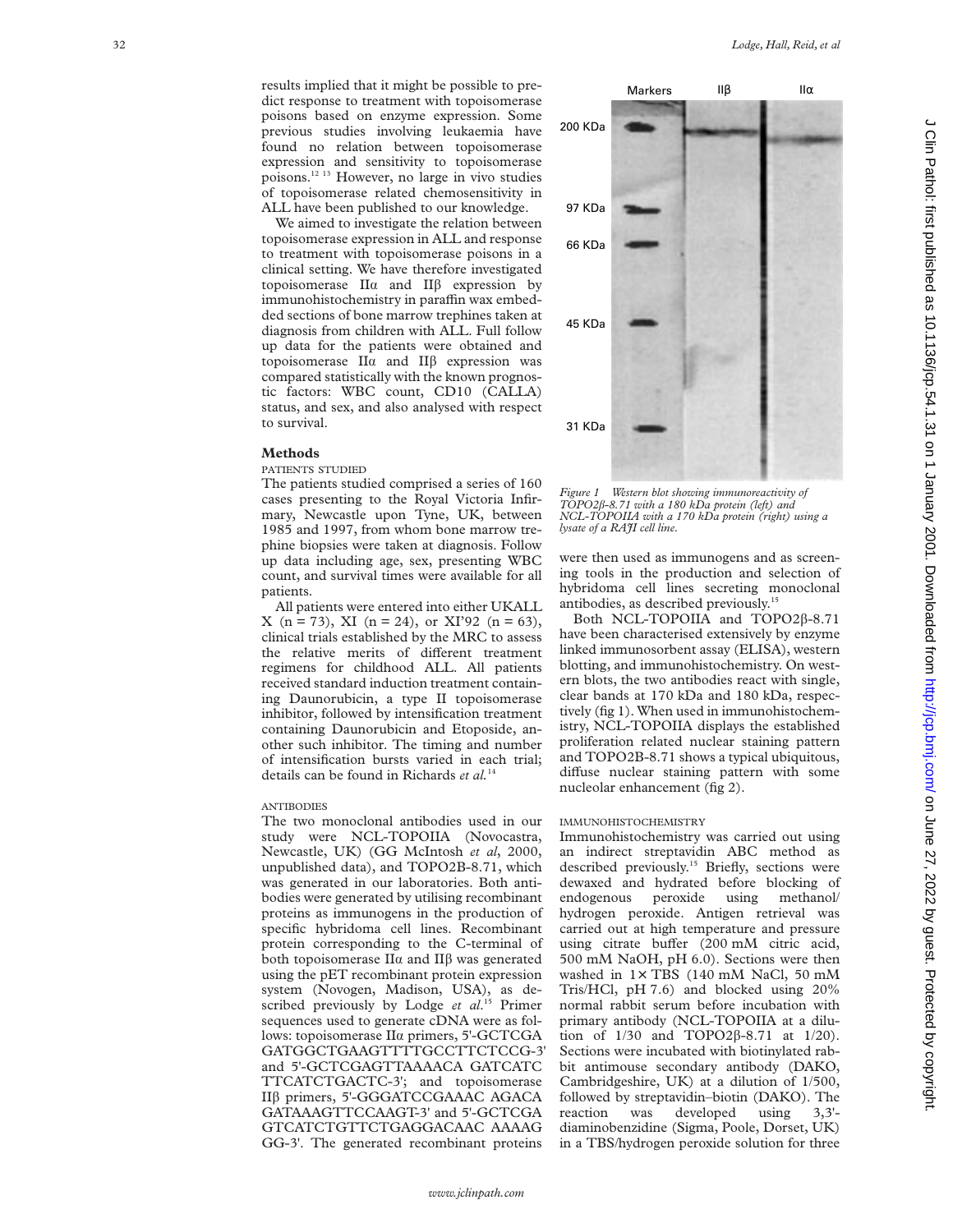

*Figure 2 Immunohistochemical staining of (A) topoisomerase II*á *and (B) topoisomerase II*â *in an acute lymphoblastic leukaemia bone marrow trephine showing extensive infiltration. Note intensive staining of tumour cell nuclei in both instances.*

minutes. Finally, sections were counterstained using Harris's haematoxylin before being blued, and then dehydrated and mounted in DPX.

#### ASSESSMENT OF MYELOID CELL CONTENT

To assess the proportion of myeloid cells within the samples, a random selection of 20 cases were analysed by immunohistochemical staining using a monoclonal antibody to myeloperoxidase (NCL-MYELOp; Novocastra). The proportion of myeloid cell nuclei never exceeded 1%, and we therefore concluded that it was not necessary to adjust our results for this possible confounding factor.

#### SCORING METHODS

Scoring was carried out using Adobe Photoshop according to the method described by Lodge *et al.*<sup>16</sup> Briefly, using a light microscope, three fields of view (×400 magnification) were captured as digitised images to a conventional PC using Image Grabber (Neotech, London, UK); each image was then opened in Photoshop. A small brown dot of a previously defined threshold intensity  $(R = 71, G = 38,$  $B = 51$ ) was then spotted on to the image and selected using the "magic wand" tool with the tolerance set at 40. Using the "similar" command in the "select" menu, all other brown pixels in the image were selected, and counted using the "histogram" tool in the "image" menu. Selected brown pixels were then deleted and the process repeated with the counterstained blue pixels. Cell positivity was calculated as a percentage with the number of brown pixels expressed as a proportion of the total (brown + blue pixels). This analysis provides an accurate estimate of the proportion of positively stained nuclei above a defined threshold.

## STATISTICAL ANALYSIS

To assess the relations between topoisomerases II $α$  and II $β$  and WBC count (continuous), sex (categorical), and CD10 status (categorical) several statistical tests were applied. Relations between the continuous variables were assessed by Spearman's test for rank correlations (bivariate). In addition, the continuous variables were categorised (split into two groups (high and low) around the median), and then compared with the categorical variables using Fisher's exact test. In addition, to evaluate sex related trends in the distribution of the data for topoisomerases  $II\alpha$  and  $II\beta$ , the Mann-Whitney U test was also used.

For survival analysis, Kaplain Meier step graphs were constructed and survival differences compared using the log rank test. The data were analysed with respect to topoisomerases II $\alpha$  and II $\beta$ , sex, WBC count, and CD10 status. All analysis was carried out using SPSS statistical software.

#### **Results**

#### GENERAL

The series comprised 96 boys and 64 girls between the ages of 0 and 14. One hundred and sixteen patients were classed as CD10 positive at diagnosis, whereas 44 were negative. The presenting WBC count for the whole series ranged from 1.4 to  $1000 \times 10^9$ /litre, with a mean value of  $48.94 \times 10^9$ /litre. Twenty five patients were diagnosed with T cell ALL (T-ALL), 133 with B cell ALL (B-ALL), and two patients were classed as biphenotypic.

## IMMUNOSTAINING FOR TOPOISOMERASES IIá AND IIâ

Topoisomerase II $\alpha$  and II $\beta$  staining was mostly confined to the nuclei of the neoplastic cells (fig 2A and B). For topoisomerase  $II\alpha$ , the range for the whole series was 0.2–66.12% cells positive, with a mean value of 11.27% and 25th and 75th centiles of 2.70% and 15.20%, respectively. For topoisomerase  $II\beta$ , the range for the whole series was 1.66–90.9% cells positive, with a mean value of 43.53% and 25th and 75th centiles of 17.79% and 68.08%, respectively.

# RELATIONS BETWEEN VARIABLES

Considering the relations between the variables, significant correlations were found between topoisomerases II $\alpha$  and II $\beta$  (p < 0.0001) when assessed as both continuous and categorical variables. CD10 positivity was associated with low WBC count (p < 0.0001, Fisher's exact test). Low topoisomerase IIá expression was associated with female sex  $(p = 0.01,$  Fisher's exact test;  $p = 0.002$ , Mann-Whitney U test). No other associations were found.

*www.jclinpath.com*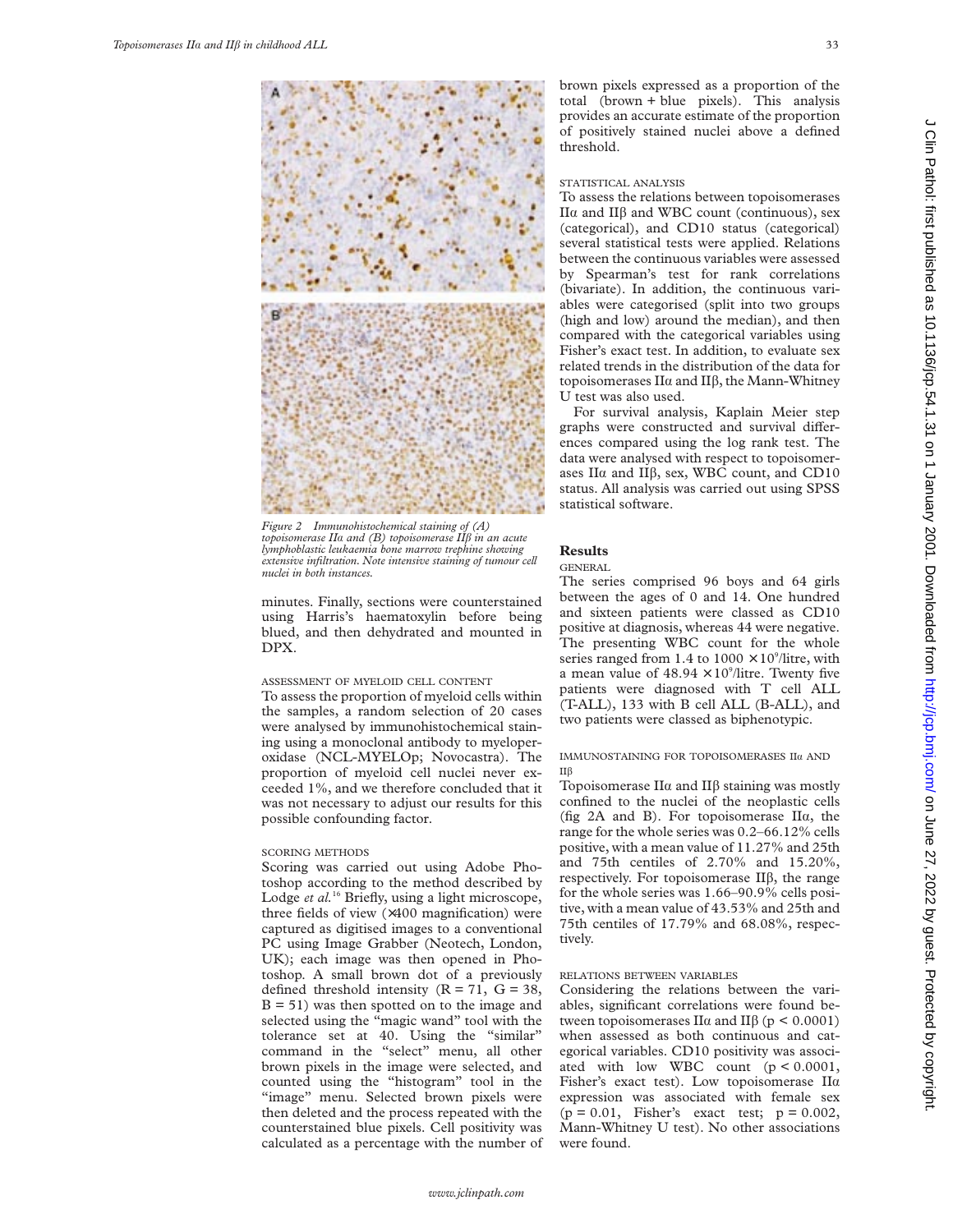

*Figure 3 Kaplain Meier survival analysis for all patients (n = 160) according to (A) presenting white blood cell (WBC) count, (B) CD10, (C) sex, (D) age, (E) topoisomerase II*á*, and (F) topoisomerase II*â *.*

SURVIVAL ANALYSIS

Considering the series as a whole, low WBC count  $(p = 0.007)$ , CD10 positivity  $(p = 0.029)$ , female sex  $(p = 0.09)$ , and age 3–4 at presentation ( $p = 0.165$ ) were favourable prognostic markers, with the former two reaching significance (fig 3A–D). However, there was no separation of the survival curves for topoisomerases  $\Pi\alpha$  and  $\Pi\beta$  (fig 3E and F).

It should be noted that one of the treatment groups in UKALL X received no intensification treatment with topoisomerase poisons; full analysis was therefore repeated with the patients in this group omitted. However, it was found that there was little or no change in the results obtained, and thus future references (in this paper) to these results refer to those obtained using the whole series.

#### **Discussion**

Several investigators have carried out studies of the topoisomerases with respect to prognosis and predictive potential in human tumours. Most studies involve topoisomerase IIa. Expression of this enzyme has been found to be

associated with other prognostic markers—for example, Ki67 in tumours such as non-Hodgkin's lymphoma,<sup>17</sup> breast cancer,<sup>18</sup> and gastric cancer,<sup>16</sup> and other proliferation markers such as S phase fraction in breast cancer<sup>18</sup> and cyclin A in leukaemia.<sup>20</sup>

Regarding the relation between topoisomerase expression and sensitivity to topoisomerase poisons, most previous studies have been carried out using cell lines. As stated previously, several studies have suggested that cells expressing high amounts of the enzyme are more sensitive to topoisomerase poisons, $8-10$ and also that a common method of drug resistance is for cells to express decreased amounts of topoisomerase.<sup>21 22</sup> This would fit the hypothesis that higher concentrations of the target enzyme confer greater sensitivity to topoisomerase poisons. However, previous studies involving leukaemia have not found this relation. A study by Klumper *et al* involving ALL samples found that although topoisomerase IIá expression correlated with the percentage of ALL cells in S and  $G_2M$  phase, it did not correlate with in vitro sensitivity to Duanoru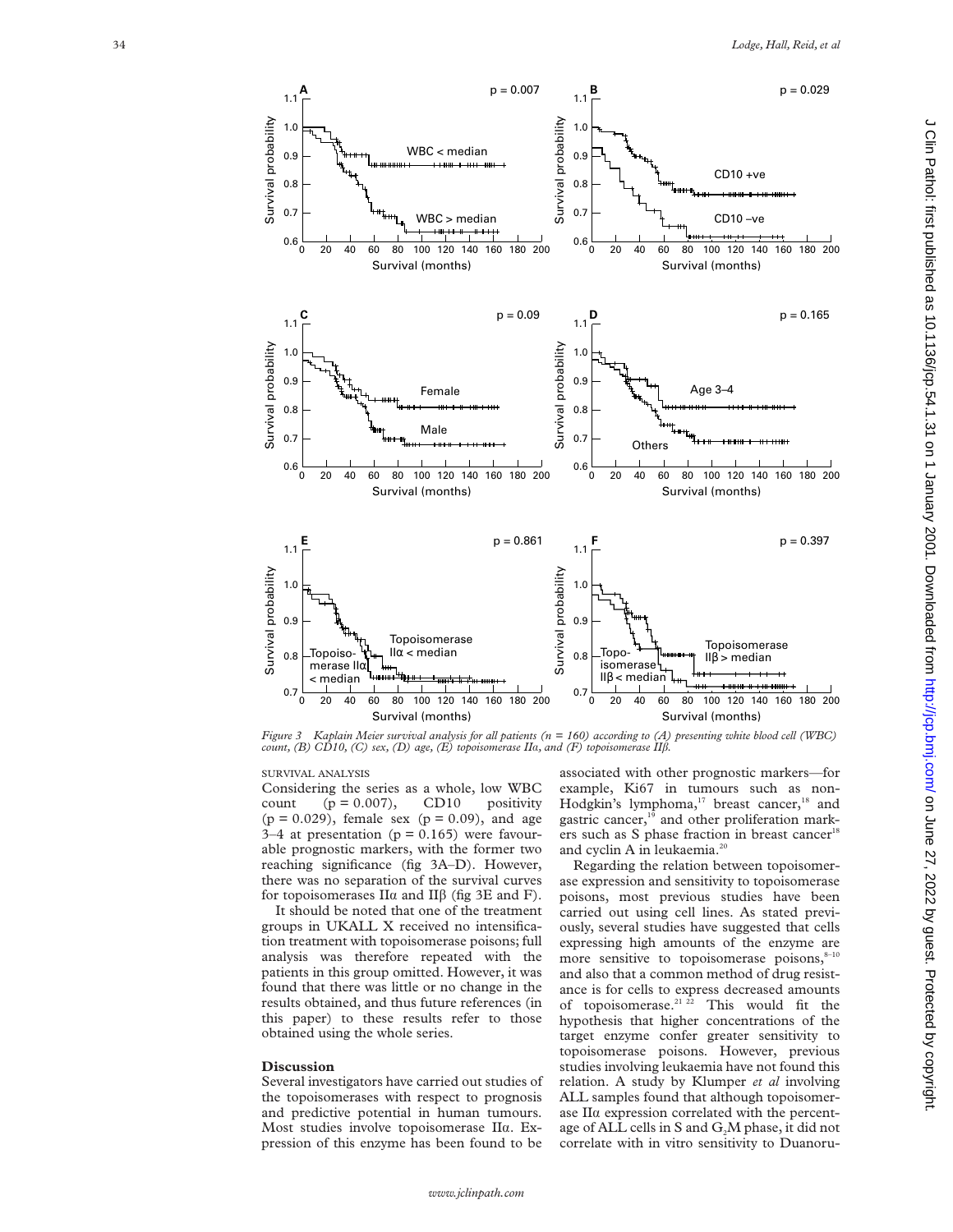bicin and Teniposide.<sup>12</sup> In another study by Kaufmann *et al* of patients with acute myeloid leukaemia (AML), no relation was seen between topoisomerase  $II\alpha$  or  $II\beta$  expression and clinical outcome.<sup>13</sup> However, a study by McKenna *et al* of topoisomerase IIá mRNA expression in patients with AML  $(n = 23)$  suggested that further studies were warranted.<sup>23</sup> No large in vivo studies of topoisomerase related chemosensitivity in ALL have been published to our knowledge.

There is little published data on the potential prognostic and predictive value of topoisomerase  $II\beta$  in human tumours. A study by Houlbrook *et al* in breast cancer cell lines suggested that whereas topoisomerase  $II\alpha$  showed sensitivity to Amsacrine, topoisomerase IIb was more susceptible to Etoposide.<sup>24</sup> Another study indicated that prognostic associations seen for topoisomerase IIá might also be mediated by the IIb isoform.<sup>11</sup> However, a study of topoisomerase IIâ mRNA expression in AML samples by McKenna *et al* found no link with therapeutic response<sup>25</sup>; however, patient numbers were small  $(n = 26)$ .

The most important prognostic factors in childhood ALL are presenting WBC count, CD10 status, sex, and age, and we assessed these as part of our study. We did not assess immunophenotype, because this has been shown to be of little prognostic relevance in UKALL  $X<sub>1</sub><sup>26</sup>$  or initial response to treatment.

Our results are consistent with other larger studies of prognostic factors in ALL. We found that favourable outcome was associated with low WBC count at diagnosis, CD10 positivity, female sex, and age between 3–4 years. In our study, the first two factors were significant and the latter two approached significance. Confirmation of these trends provides some degree of confidence that our results are genuine. However, upon analysis of the data for topoisomerase  $II\alpha$  and  $II\beta$ , the survival curves showed little or no separation, and thus no relation with clinical outcome was seen.

Our analysis also showed some interesting correlations between variables. There was a significant association between the expression of topoisomerase  $II\alpha$  and that of topoisomerase II $\beta$ , suggesting that expression and/or activity of the two may be coordinated. Topoisomerase IIá expression was found to be related to sex, being significantly lower in girls than in boys. This might be a characteristic of the superior survival rate seen in girls and might be related to the intrinsic biology of ALL, which clearly shows differences between girls and boys and their response to treatment. In addition, we also found a significant association between CD10 and presenting WBC count, which to our knowledge has not been documented before.

It should be noted that there are some limitations to the methods that we used in our study. First, we used immunohistochemistry to assess topoisomerase values in preserved tissue. This assay only takes into account protein concentrations and does not give an indication of enzyme activity, which would probably be more relevant. Ideally, a functional assay

should be used, $27$  but such methods are technically difficult and can be performed only in cases where fresh frozen tumour cells are available. Immunohistochemistry has the great advantage of simple application using routinely processed paraffin wax blocks of bone marrow trephines, and thus large numbers of cases can be simply assessed in a short space of time.

Second, a problem arose when deciding which patients should be used for our study. Ideally, patients would have been taken from the same trial, but because of problems in obtaining tissue blocks outside the local region it was decided to carry out our study using local blocks from different trials. We felt that the treatment regimens used for UKALL X, XI, and XI'92 were sufficiently similar for the patients to be pooled. In addition, patients should ideally have received treatment with topoisomerase poisons in isolation, to minimise variation resulting from other effects. However, modern treatment of leukaemia is such that patients always receive multitreatment regimens comprising other drugs in addition to topoisomerase poisons, and the UKALL trials used here are no exception (GG McIntosh *et al*, 2000, unpublished data). We therefore feel that this is a problem that is largely beyond our control.

Therefore, it could be that the effects of differing amounts of topoisomerase  $II\alpha$  and  $II\beta$ expression might have been obscured by other overriding factors. However, we feel that we have minimised variation to the best of our ability, and that the validity of our study is not greatly threatened. All patients received similar amounts of topoisomerase poisons and, if a correlation had been present, a strong trend at least should have shown up in our analysis. We therefore suggest that if such a correlation does exist, it is not powerful enough to be of clinical use, and is unlikely to outweigh existing prognostic factors.

In conclusion, our results have not provided support for the hypothesis that high topoisomerase  $II\alpha$  and/or  $II\beta$  expression might serve as a predictor of increased survival by indicating likelihood of response to topoisomerase poisons, at least as assessed by immunohistochemistry. Although several in vitro studies have suggested that there might be a link between topoisomerase expression and response to topoisomerase poisons, our results and other studies involving leukaemic samples and cell lines have suggested that this relation is unlikely to apply in a clinical setting. However, further studies will be required to assess the true prognostic potential of topoisomerases in ALL.

- 1 Cassano WF, Eskenazi AE, Frantz CN. Therapy for childhood acute lymphoblastic leukemia. *Curr Opin Oncol* 1993;**5**:42–52.
- 2 Chessells JM, Richards SM, Bailey CC, *et al*. Gender and treatment outcome in childhood lymphoblastic leukemia report from the MRC UKALL trials. *Br J Haematol* 1995; **89**:364–72.
- 3 Bene MC, Faure GC. CD10 in acute leukemias. *Haemato-logica* 1997;**82**:205–10.
- 4 Greaves MF, Brown G, Rapson NT, *et al*. Antisera to acute lymphoblastic leukemia cells. *Clin Immunol Immunopathol* 1975;**4**:67–84.
- 5 Woessner RD, Mattern MR, Mirabelli CK, *et al.* Proliferation-dependent and cell cycle-dependent differ-